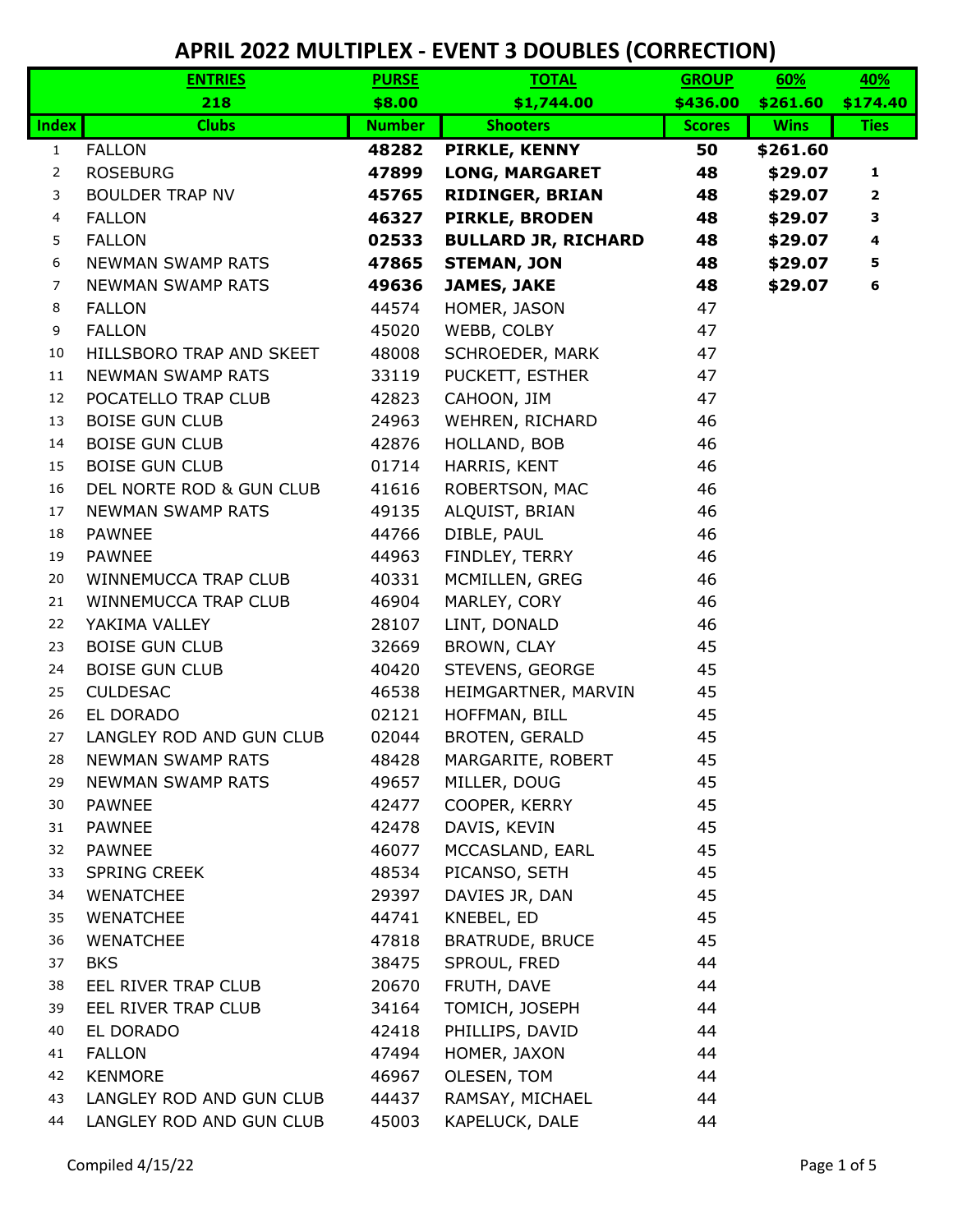| 45             | LANGLEY ROD AND GUN CLUB       | 49102          | SANDHU, VIKRAM                    | 44       |         |                         |
|----------------|--------------------------------|----------------|-----------------------------------|----------|---------|-------------------------|
| 46             | <b>NEWMAN SWAMP RATS</b>       | 48663          | WADDELL, KEVIN                    | 44       |         |                         |
| 47             | <b>NEWMAN SWAMP RATS</b>       | 49612          | LERNO, DYLAN                      | 44       |         |                         |
| 48             | <b>NEWMAN SWAMP RATS</b>       | 49792          | MILLER, DENNIS                    | 44       |         |                         |
| 49             | <b>PAWNEE</b>                  | 44916          | KINDVALL, DARYL                   | 44       |         |                         |
| 50             | POCATELLO TRAP CLUB            | 46377          | BRINGHURST, ALEX                  | 44       |         |                         |
| 51             | <b>REDDING</b>                 | 44197          | HUNTJR, ALLAN                     | 44       |         |                         |
| 52             | <b>WENATCHEE</b>               | 49389          | BRAY, KEEGAN                      | 44       |         |                         |
| 53             | WINNEMUCCA TRAP CLUB           | 41404          | DELONG, TODD                      | 44       |         |                         |
| 54             | WINNEMUCCA TRAP CLUB           | 44079          | DEFOREST, MURRY                   | 44       |         |                         |
| $\mathbf{1}$   | YAKIMA VALLEY                  | 42065          | MITCHELL, JEFF                    | 44       |         |                         |
| $\overline{2}$ | <b>BOISE GUN CLUB</b>          | 31409          | <b>TERRY, CHARLES</b>             | 43       | \$31.14 | $\mathbf{1}$            |
| 3              | DEL NORTE ROD & GUN CLUB       | 45910          | <b>OLSEN, TOM</b>                 | 43       | \$31.14 | $\overline{2}$          |
| $\overline{4}$ | DEL NORTE ROD & GUN CLUB       | 47774          | <b>FLYNN, JAMES</b>               | 43       | \$31.14 | 3                       |
| 5              | EL DORADO                      | 35959          | <b>HOFFMAN, MATTHEW</b>           | 43       | \$31.14 | 4                       |
| 6              | <b>FALLON</b>                  | 40445          | <b>FRANK, BRETT</b>               | 43       | \$31.14 | 5                       |
| $\overline{7}$ | <b>KENMORE</b>                 | 34315          | <b>MUNSON, ED</b>                 | 43       | \$31.14 | 6                       |
| 8              | <b>KENMORE</b>                 | 43090          | <b>MYRE, JACOB</b>                | 43       | \$31.14 | $\overline{\mathbf{z}}$ |
| 9              | <b>KENMORE</b>                 | 45446          | <b>MILLER, ROBERT</b>             | 43       | \$31.14 | 8                       |
| 10             | <b>NEWMAN SWAMP RATS</b>       | 48752          | <b>POULSON, LOREN</b>             | 43       | \$31.14 | 9                       |
| 11             | <b>PAWNEE</b>                  | 44819          | <b>VAUGHN, TREVOR</b>             | 43       | \$31.14 | 10                      |
| 12             | POCATELLO TRAP CLUB            | 35518          | AMES, DARIN                       | 43       | \$31.14 | 11                      |
| 13             | <b>SPRING CREEK</b>            | 44376          | <b>ADAMS, RICH</b>                | 43       | \$31.14 | 12                      |
| 14             | <b>SPRING CREEK</b>            | 48560          | <b>PANIAGUA, ERIC</b>             | 43       | \$31.14 | 13                      |
|                |                                |                | <b>SARKO, THOMAS</b>              | 43       |         |                         |
| 15             | YOLO SPORTSMANS ASSOCIATIO     | 43885          |                                   |          | \$31.14 | 14                      |
| 16             | <b>BOISE GUN CLUB</b>          | 34901          | KIDNEY, CALVIN                    | 42       |         |                         |
| 17             | EL DORADO                      | 48762          | RAUCHFUSS, ERIC                   | 42       |         |                         |
| 18             | <b>FALLON</b>                  | 45786          | WEBB, LESTER                      | 42       |         |                         |
| 19             | HILLSBORO TRAP AND SKEET       | 49468          | REVEL, DUKE                       | 42       |         |                         |
| 20             | MADRAS ROD GUN CLUB            | 12278          | BARNETT, GEORGE                   | 42       |         |                         |
| 21             | MADRAS ROD GUN CLUB            | 48293          | RASK, DEAN                        | 42       |         |                         |
| 22             | MASON VALLEY GUN CLUB          | 43095          | GILBREATH, PHIL                   | 42       |         |                         |
| 23             | <b>NEWMAN SWAMP RATS</b>       | 47462          | COX, KELLY                        | 42       |         |                         |
| 24             | <b>REDDING</b>                 | 26675          | WEATHERBEE, RUSS                  | 42       |         |                         |
| 25             | <b>REDDING</b>                 | 46125          | STETSER, JEREMY                   | 42       |         |                         |
| 26             | WINNEMUCCA TRAP CLUB           | 49777          | FARSVEET, CHAD                    | 42       |         |                         |
| 27             | <b>ROSEBURG</b>                | 43954          | GARZA, GARAK                      | 41       |         |                         |
| 28             | <b>BOISE GUN CLUB</b>          | 36550          | HICKS, JASON                      | 41       |         |                         |
| 29             | <b>BOULDER TRAP NV</b>         | 44734          | <b>BUSH, KENNETH</b>              | 41       |         |                         |
| 30             | DEL NORTE ROD & GUN CLUB       | 34710          | HOOKER, HERB                      | 41       |         |                         |
| 31             | DEL NORTE ROD & GUN CLUB       | 38416          | HOFFMAN, GRANT (BUD)              | 41       |         |                         |
| 32             | EEL RIVER TRAP CLUB            | 02385          | MYERS JR, LELAND                  | 41       |         |                         |
| 33             | EL DORADO                      | 13197          | CARSTEN, LARRY                    | 41       |         |                         |
| 34             | <b>JUNEAU GUN CLUB</b>         | 46947          | TAYLOR, JANEL                     | 41       |         |                         |
| 35             | <b>LCRGC</b>                   | 45543          | SCULLY, ANDY                      | 41       |         |                         |
| 36             | <b>LCRGC</b><br><b>MEDFORD</b> | 46011<br>11918 | PETERS, KENNETH<br>SAUER, WILLIAM | 41<br>41 |         |                         |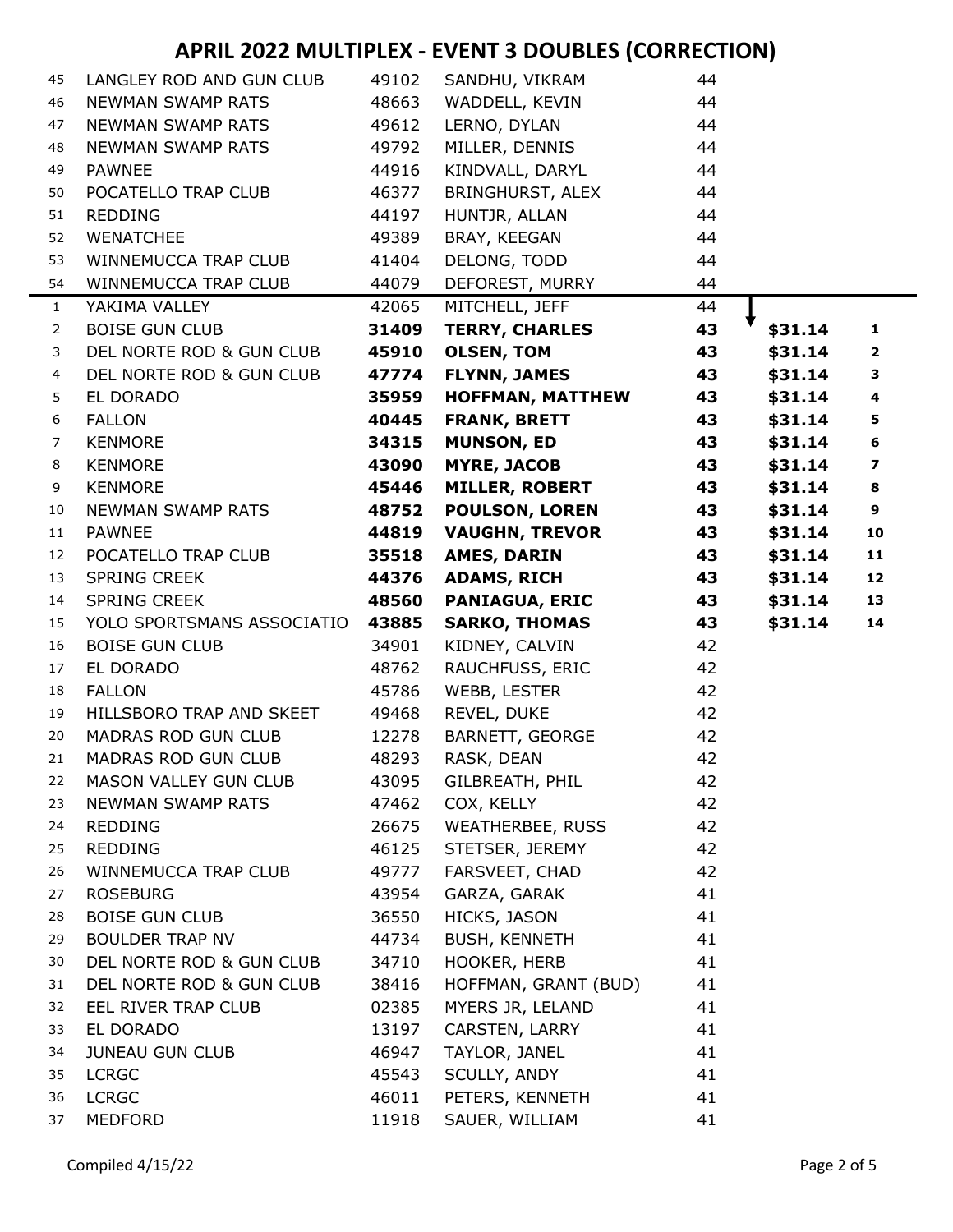| 38           | NANAIMO FISH AND GAME           | 14803          | HANCOCK, DONALD                | 41       |         |                         |
|--------------|---------------------------------|----------------|--------------------------------|----------|---------|-------------------------|
| 39           | NANAIMO FISH AND GAME           | 01947          | HANCOCK, JEFF                  | 41       |         |                         |
| 40           | NEWMAN SWAMP RATS               | 46153          | BALLARD, JEFF                  | 41       |         |                         |
| 41           | WINNEMUCCA TRAP CLUB            | 49018          | JAMES, MATT                    | 41       |         |                         |
| 42           | YAKIMA VALLEY                   | 34872          | BLANKENSHIP, DJ (DENNIS)       | 41       |         |                         |
| 43           | YOLO SPORTSMANS ASSOCIATIO      | 42863          | KENNEDY, DAVID (MIKE)          | 41       |         |                         |
| 44           | <b>ROSEBURG</b>                 | 41568          | HILLMICK, RICK                 | 40       |         |                         |
| 45           | <b>BOULDER TRAP NV</b>          | 44825          | HANSON, JOHN                   | 40       |         |                         |
| 46           | <b>COON CREEK</b>               | 46669          | HOAGLUND, DALE                 | 40       |         |                         |
| 47           | <b>COSSC</b>                    | 47871          | SCOTT, JOHN                    | 40       |         |                         |
| 48           | EL DORADO                       | 13882          | HERRERA, STEVEN                | 40       |         |                         |
| 49           | <b>FALLON</b>                   | 41033          | PROCKISH, DAN                  | 40       |         |                         |
| 50           | LANGLEY ROD AND GUN CLUB        | 49383          | BATTH, ARJUN                   | 40       |         |                         |
| 51           | <b>LCRGC</b>                    | 11916          | SUTTON, DANNY                  | 40       |         |                         |
| 52           | NANAIMO FISH AND GAME           | 46860          | HASLAM, BENTON                 | 40       |         |                         |
| 53           | <b>PAWNEE</b>                   | 47309          | WAGNER, TRAVIS                 | 40       |         |                         |
| 54           | POCATELLO TRAP CLUB             | 47912          | TOMLIN, BOB                    | 40       |         |                         |
| $\mathbf{1}$ | POULSBO SPORTSMAN CLUB          | 48431          | MCMURRAY, MICHAEL              | 40       |         |                         |
| 2            | <b>SOSA</b>                     | 23966          | DUNCAN, BLAIR                  | 40       |         |                         |
| 3            | WINNEMUCCA TRAP CLUB            | 41407          | MARILUCH, TAMARA               | 40       |         |                         |
| 4            | <b>YREKA</b>                    | 40681          | SHIPMAN, GREG                  | 40       |         |                         |
| 5            | <b>BOULDER TRAP NV</b>          | 49590          | <b>WANG, JACK</b>              | 39       | \$33.54 | $\mathbf{1}$            |
| 6            | <b>CULDESAC</b>                 | 41065          | <b>STOREY, SPUD</b>            | 39       | \$33.54 | $\mathbf{2}$            |
| 7            | EL DORADO                       | 40450          | <b>FIRANZI, DON</b>            | 39       | \$33.54 | 3                       |
| 8            | LANGLEY ROD AND GUN CLUB        | 41440          | <b>FONSECA, JOHN</b>           | 39       | \$33.54 | 4                       |
| 9            | <b>LCRGC</b>                    | 42044          | <b>FREEMAN, RICK</b>           | 39       | \$33.54 | 5                       |
| 10           | NEWMAN SWAMP RATS               | 33120          | <b>PUCKETT, JIMMIE</b>         | 39       | \$33.54 | 6                       |
| 11           | NEWMAN SWAMP RATS               | 48083          | <b>FORSYTHE, DARRELL</b>       | 39       | \$33.54 | $\overline{\mathbf{z}}$ |
| 12           | <b>NEWMAN SWAMP RATS</b>        | 48988          | <b>KARABINIS, DEMITRIOS</b>    | 39       | \$33.54 | 8                       |
| 13           | <b>REDDING</b>                  | 43529          | <b>HUNT SR, ALLAN</b>          | 39       | \$33.54 | $\boldsymbol{9}$        |
| 14           | <b>SPRING CREEK</b>             | 49430          | <b>BELSHER, MARTIN</b>         | 39       | \$33.54 | 10                      |
| 15           | <b>WENATCHEE</b>                | 48649          | <b>NIEMAN, JASON</b>           | 39       | \$33.54 | 11                      |
| 16           | YAKIMA VALLEY                   | 45864          | <b>WILLIAMS, STEVE</b>         | 39       | \$33.54 | 12                      |
| 17           |                                 |                |                                |          |         | 13                      |
|              | <b>YREKA</b>                    | 48953          | <b>MCADAM, BEAU</b>            | 39       | \$33.54 |                         |
| 18           | <b>COON CREEK</b>               | 47375          | CRUM, WAYNE                    | 38       |         |                         |
| 19           | <b>CULDESAC</b>                 | 45164          | HEWETT, JERRY                  | 38       |         |                         |
| 20           | <b>CULDESAC</b>                 | 46689          | ADAMS, JIM                     | 38       |         |                         |
| 21           | <b>JUNEAU GUN CLUB</b>          | 45134          | THOMPSON, MER'CHANT            | 38       |         |                         |
| 22           | LANGLEY ROD AND GUN CLUB        | 49384          | BATTH, PREET                   | 38       |         |                         |
| 23           | LANGLEY ROD AND GUN CLUB        | 49588          | LITSTER, GARY                  | 38       |         |                         |
| 24           | <b>LCRGC</b>                    | 49594          | ACHESON, NICK                  | 38       |         |                         |
| 25           | <b>MEDFORD</b>                  | 01630          | MANN, MIKE                     | 38       |         |                         |
| 26           | <b>REDDING</b>                  | 32644          | WARREN, JOHN                   | 38       |         |                         |
| 27           | <b>SPRING CREEK</b>             | 47015          | GANGUET, TIM                   | 38       |         |                         |
| 28           | <b>SPRING CREEK</b>             | 47806          | HIGHLAND, RANDY                | 38       |         |                         |
| 29<br>30     | <b>BKS</b><br><b>COON CREEK</b> | 31885<br>49249 | WEBB, JOHN<br>WATERS, PATRICIA | 37<br>37 |         |                         |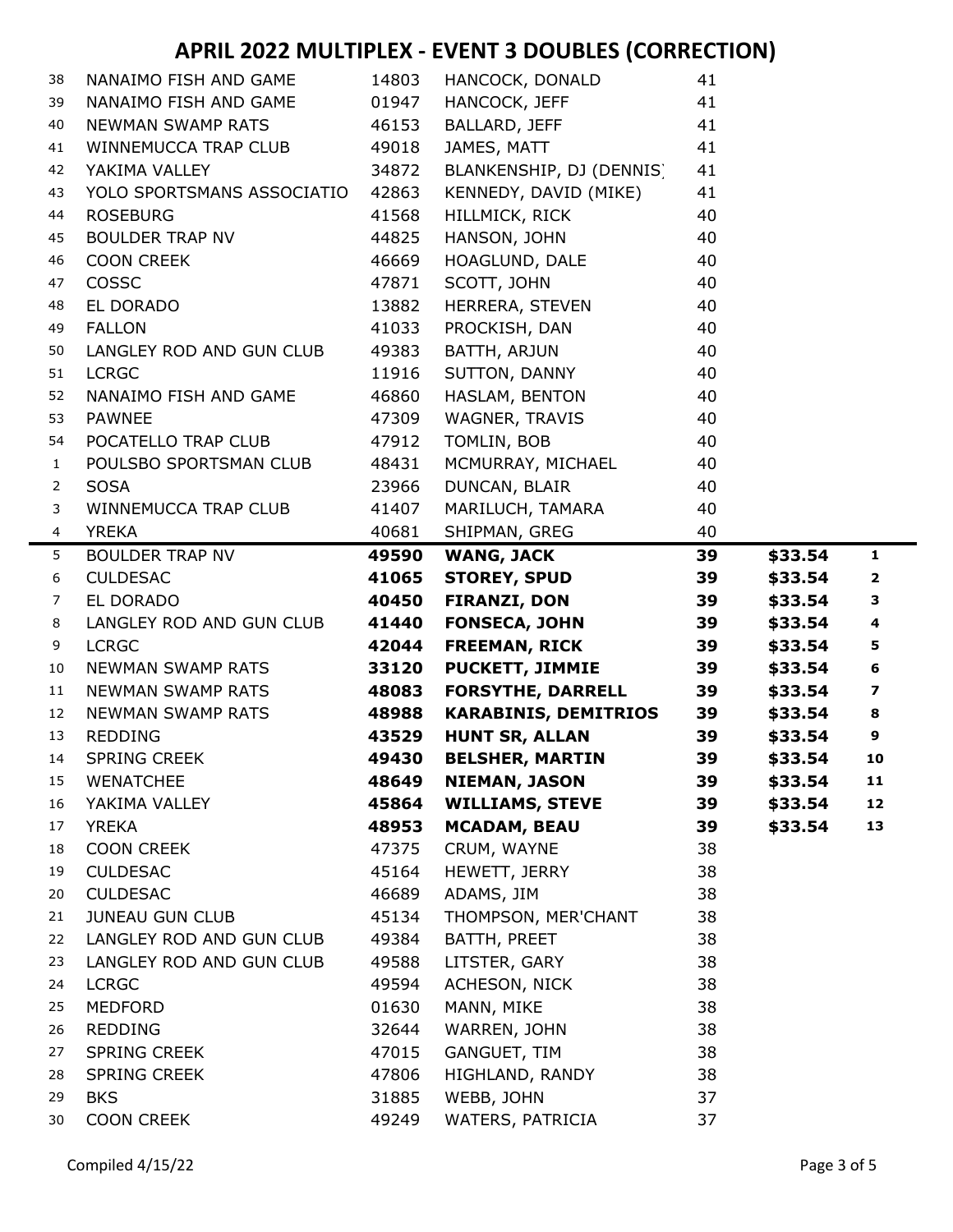| 31             | COWLITZ PUBLIC SHOOTING RAN                 | 47219          | PAINTER, ROBERT (BOB)             | 37       |         |             |
|----------------|---------------------------------------------|----------------|-----------------------------------|----------|---------|-------------|
| 32             | <b>CULDESAC</b>                             | 47642          | HELPMAN, JOHN                     | 37       |         |             |
| 33             | HILLSBORO TRAP AND SKEET                    | 45316          | HERB, TREVOR                      | 37       |         |             |
| 34             | <b>KENMORE</b>                              | 43898          | ELLIOTT, DAVID                    | 37       |         |             |
| 35             | <b>LCRGC</b>                                | 42456          | MALFATTI, NORMAN                  | 37       |         |             |
| 36             | MADRAS ROD GUN CLUB                         | 38613          | THORNBURGH, AMBERS                | 37       |         |             |
| 37             | MADRAS ROD GUN CLUB                         | 37293          | BARNETT, KAREN                    | 37       |         |             |
| 38             | <b>MEDFORD</b>                              | 37899          | WORTHING, DAVID                   | 37       |         |             |
| 39             | POULSBO SPORTSMAN CLUB                      | 40907          | CONN, JERRY                       | 37       |         |             |
| 40             | POULSBO SPORTSMAN CLUB                      | 45035          | RENSI, MARK                       | 37       |         |             |
| 41             | YOLO SPORTSMANS ASSOCIATIO                  | 39335          | FULLER, RICHARD                   | 37       |         |             |
| 42             | YOLO SPORTSMANS ASSOCIATIO                  | 46762          | KENNEDY, JANE                     | 37       |         |             |
| 43             | <b>ROSEBURG</b>                             | 43335          | OHONICH, JACOB                    | 36       |         |             |
| 44             | <b>ROSEBURG</b>                             | 48658          | LONG, SAMUEL                      | 36       |         |             |
| 45             | <b>COON CREEK</b>                           | 19712          | WATERS, KEITH                     | 36       |         |             |
| 46             | COWLITZ PUBLIC SHOOTING RAN                 | 47802          | HEITZ, LARRY                      | 36       |         |             |
| 47             | HILLSBORO TRAP AND SKEET                    | 25191          | ISETT, MARCUS                     | 36       |         |             |
| 48             | <b>LCRGC</b>                                | 43651          | WINCHELL, ROBERT                  | 36       |         |             |
| 49             | MADRAS ROD GUN CLUB                         | 36512          | SPROUL, JAY                       | 36       |         |             |
| 50             | MASON VALLEY GUN CLUB                       | 43060          | REYNOLDS, LARRY                   | 36       |         |             |
| 51             | NEWMAN SWAMP RATS                           | 49662          | MOORE, RICHARD                    | 36       |         |             |
| 52             | POCATELLO TRAP CLUB                         | 39288          | CLARK, ROLAND                     | 36       |         |             |
| 53             | <b>WENATCHEE</b>                            | 41890          | MILLER, DAN                       | 36       |         |             |
|                |                                             |                |                                   |          |         |             |
| 54             | <b>WENATCHEE</b>                            | 49198          | HILL, MICHAEL                     | 36       |         |             |
| $\mathbf{1}$   | YAKIMA VALLEY                               | 42413          | PETERSON, MARK                    | 36       |         |             |
| $\overline{2}$ | <b>BKS</b>                                  | 40362          | <b>ARWOOD, KENNETH</b>            | 35       | \$36.33 | 1           |
| 3              | <b>BOULDER TRAP NV</b>                      | 49599          | <b>AGESYAN, ARAM</b>              | 35       | \$36.33 | $\mathbf 2$ |
| 4              | COWLITZ PUBLIC SHOOTING RAN                 | 45530          | <b>CRUMRINE, LORAN</b>            | 35       | \$36.33 | 3           |
| 5              | EEL RIVER TRAP CLUB                         | 42446          | <b>BONOMINI, CARL</b>             | 35       | \$36.33 | 4           |
| 6              | <b>JUNEAU GUN CLUB</b>                      | 47639          | <b>PLOSAY, JAMES</b>              | 35       | \$36.33 | 5           |
| 7              | <b>JUNEAU GUN CLUB</b>                      | 47872          | <b>MCAULIFFE, SCOTT</b>           | 35       | \$36.33 | 6           |
| 8              | <b>JUNEAU GUN CLUB</b>                      | 48405          | <b>ROSE, WILLIAM</b>              | 35       | \$36.33 | 7           |
| 9              | <b>KENMORE</b>                              | 47793          | <b>KENT, MICHAEL</b>              | 35       | \$36.33 | 8           |
| 10             | <b>LCRGC</b>                                | 43709          | <b>MATSLER, CRAIG</b>             | 35       | \$36.33 | 9           |
| 11             | MADRAS ROD GUN CLUB                         | 14296          | <b>SPROUL, RODNEY</b>             | 35       | \$36.33 | 10          |
| 12             | NANAIMO FISH AND GAME                       | 43490          | <b>MALTBY, ROBERT</b>             | 35       | \$36.33 | 11          |
| 13             | <b>YREKA</b>                                | 39804          | <b>HURT, JERRY</b>                | 35       | \$36.33 | 12          |
| 14             | <b>CULDESAC</b>                             | 45345          | FALTUS, RON                       | 34       |         |             |
| 15             | EEL RIVER TRAP CLUB                         | 47236          | SCHULTZ, TOM                      | 34       |         |             |
| 16             | NEWMAN SWAMP RATS                           | 40736          | ELDREDGE, IRV                     | 34       |         |             |
| 17             | NEWMAN SWAMP RATS                           | 48584          | YOUNG, FRANK                      | 34       |         |             |
| 18             | NEWMAN SWAMP RATS                           | 49773          | ALMANZA, JAIME                    | 34       |         |             |
| 19             | <b>NEWMAN SWAMP RATS</b>                    | 49791          | SILVA, RON                        | 34       |         |             |
| 20             | POULSBO SPORTSMAN CLUB                      | 38931          | DAVIS, ROBERT                     | 34       |         |             |
| 21             | WINNEMUCCA TRAP CLUB                        | 40324          | FARSTVEET, CRAIG                  | 34       |         |             |
| 22<br>23       | <b>YREKA</b><br>COWLITZ PUBLIC SHOOTING RAN | 39803<br>02491 | HURT, LORI<br>VORMESTRAND, EDWARD | 34<br>33 |         |             |